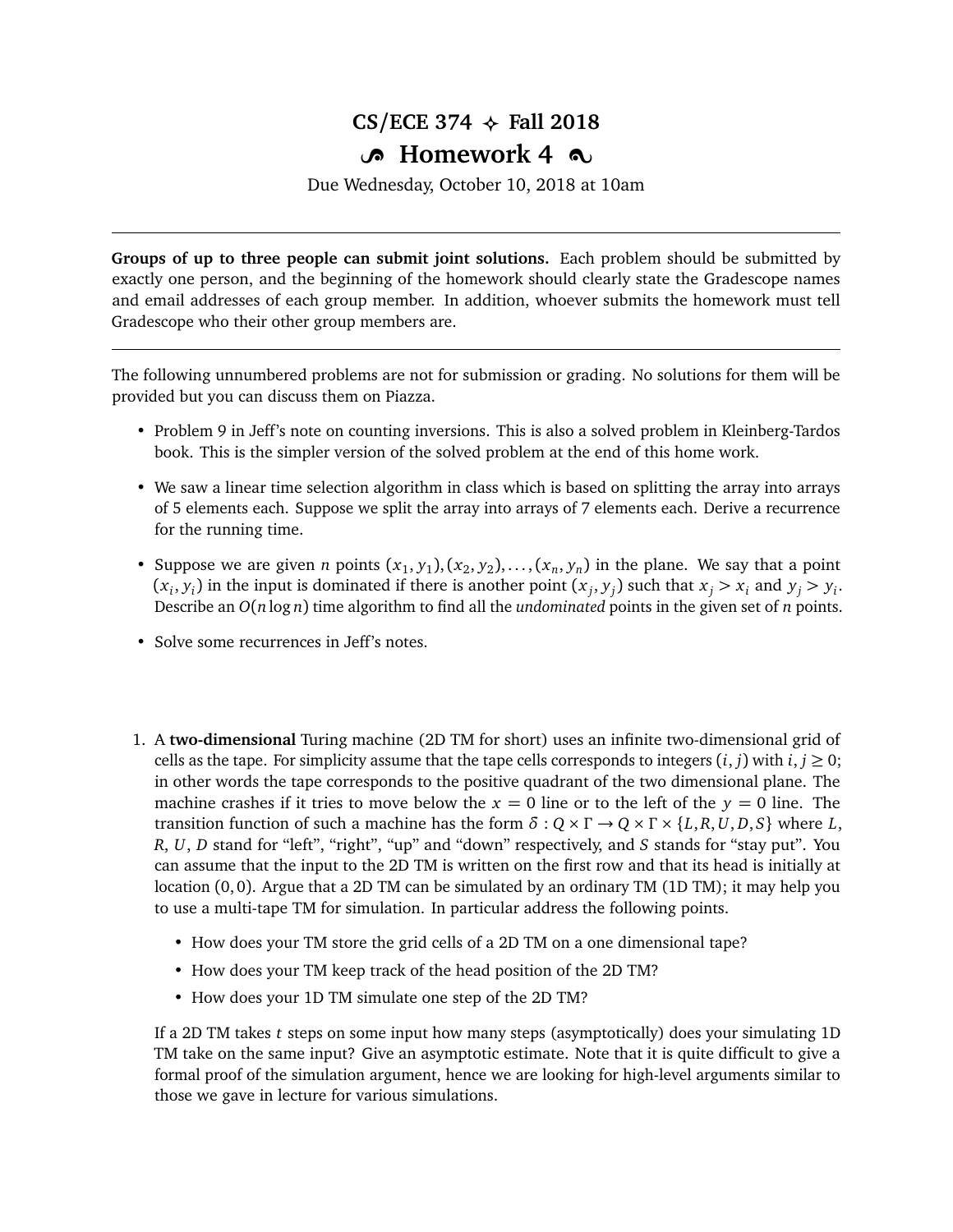- 2. Suppose you are given *k* sorted arrays *A*<sup>1</sup> ,*A*<sup>2</sup> , . . . ,*A<sup>k</sup>* each of which has *n* numbers. Assume that all numbers in the arrays are distinct. You would like to merge them into single sorted array *A* of  $kn$  elements. Recall that you can merge two sorted arrays of sizes  $n_1$  and  $n_2$  into a sorted array in  $O(n_1 + n_2)$  time.
	- Use a divide and conquer strategy to merge the sorted arrays in *O*(*nk* log *k*) time. To prove the correctness of the algorithm you can assume a routine to merge two sorted arrays.
	- In MergeSort we split the array of size *N* into two arrays each of size *N/*2, recursively sort them and merge the two sorted arrays. Suppose we instead split the array of size *N* into *k* arrays of size *N/k* each and use the merging algorithm in the preceding step to combine them into a sorted array. Describe the algorithm formally and analyze its running time via a recurrence. You do not need to prove the correctness of the recursive algorithm.
- 3. It is common these days to hear statistics about wealth inequality in the United States. A typical statement is that the the top 1% of earners together make more than ten times the total income of the bottom 70% of earners. You want to verify these statements on some data sets. Suppose you are given the income of people as an *n* element *unsorted* array *A*, where *A*[*i*] gives the income of person *i*.
	- Describe an *O*(*n*)-time algorithm that given *A* checks whether the top 1% of earners together make more than ten times the bottom 70% together. Assume for simplicity that *n* is a multiple of 100 and that all numbers in *A* are distinct. Note that sorting *A* will easily solve the problem but will take *Ω*(*n* log *n*) time.
	- More generally we may want to compute the total earnings of the top  $\alpha$ % of earners for various values of *α*. Suppose we are given *A* and *k* numbers  $a_1 < a_2 < \ldots < a_k$  each of which is a number between 0 and 100 and we wish to compute the total earnings of the top *α*<sup>*j*</sup> ∞ of earners for each 1 ≤ *i* ≤ *k*. Assume for simplicity that *α*<sup>*i*</sup>*n* is an integer for each *i*. Describe an algorithm for this problem that runs in *O*(*n* log *k*) time. Note that sorting will allow you to solve the problem in  $O(n \log n)$  time but when  $k \ll n$ ,  $O(n \log k)$  is faster. Note that an *O*(*nk*) time algorithm is relative easy. *Hint:* Use the previous part with *αk/*<sup>2</sup> first and then use divide and conquer.

You should prove the correctness of the second part of the problem. It helps to write a recursive algorithm so that you can use induction to prove correctness.

4. **Not to submit:** Suppose we have a stack of *n* pancakes of different sizes. We want to sort the pancakes so that the smaller pancakes are on top of the larger pancakes. The only operation we can perform is a *flip* - insert a spatula under the top *k* pancakes, for some *k* between 1 and *n*, and flip them all over.



(a) Describe an algorithm to sort an arbitrary stack of *n* pancakes and give a bound on the number of flips that the algorithm makes. Assume that the pancake information is given to you in the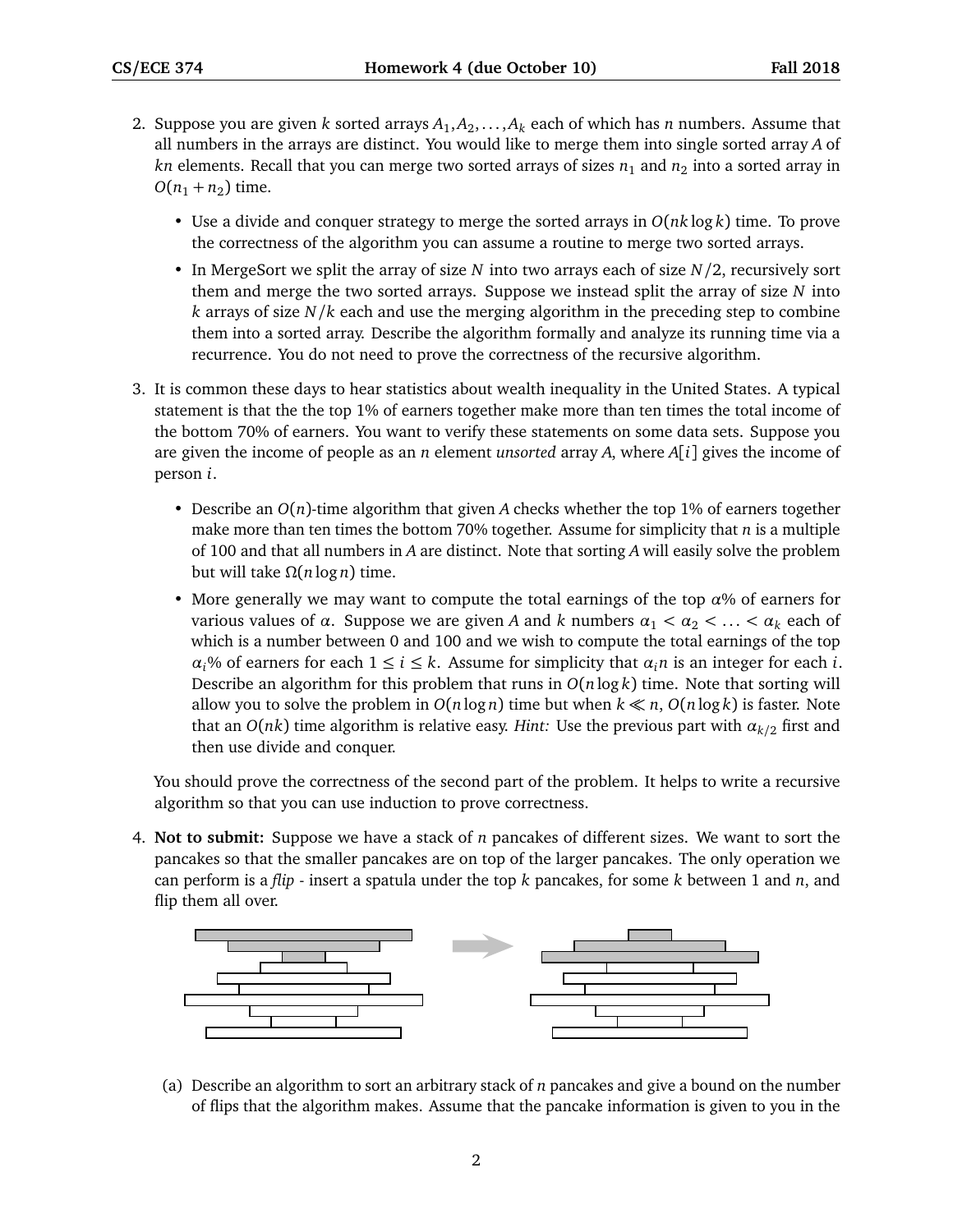form of an *n* element array *A*. *A*[*i*] is a number between 1 and *n* and *A*[*i*] = *j* means that the *j*'th smallest pancake is in position *i* from the bottom; in other words *A*[1] is the size of the bottom most pancake (relative to the others) and  $A[n]$  is the size of the top pancake. Assume you have the operation Flip(*k*) which will flip the top *k* pancakes. Note that you are only interested in minimizing the number of flips.

- (b) Suppose one side of each pancake is burned. Describe an algorithm that sorts the pancakes with the additional condition that the burned side of each pancake is on the bottom. Again, give a bound on the number of flips. In addition to *A*, assume that you have an array *B* that gives information on which side of the pancakes are burned;  $B[i] = 0$  means that the bottom side of the pancake at the *i*'th position is burned and  $B[i] = 1$  means the top side is burned. For simplicity, assume that whenever Flip(*k*) is done on *A*, the array *B* is automatically updated to reflect the information on the current pancakes in *A*.
- 5. **Not to submit:** Describe an algorithm to determine in *O*(*n*) time whether an arbitrary array *A*[1..*n*] contains more than *n/*6 copies of any value.

## **Solved Problem**

4. Suppose we are given two sets of *n* points, one set  $\{p_1, p_2, \ldots, p_n\}$  on the line  $y = 0$  and the other set  $\{q_1, q_2, \ldots, q_n\}$  on the line  $y = 1$ . Consider the *n* line segments connecting each point  $p_i$  to the corresponding point *q<sup>i</sup>* . Describe and analyze a divide-and-conquer algorithm to determine how many pairs of these line segments intersect, in  $O(n \log n)$  time. See the example below.



Seven segments with endpoints on parallel lines, with 11 intersecting pairs.

Your input consists of two arrays  $P[1..n]$  and  $Q[1..n]$  of *x*-coordinates; you may assume that all 2*n* of these numbers are distinct. No proof of correctness is necessary, but you should justify the running time.

**Solution:** We begin by sorting the array  $P[1..n]$  and permuting the array  $Q[1..n]$  to maintain correspondence between endpoints, in  $O(n \log n)$  time. Then for any indices  $i < j$ , segments *i* and *j* intersect if and only if  $Q[i] > Q[j]$ . Thus, our goal is to compute the number of pairs of indices  $i < j$  such that  $Q[i] > Q[j]$ . Such a pair is called an *inversion*.

We count the number of inversions in *Q* using the following extension of mergesort; as a side effect, this algorithm also sorts *Q*. If *n <* 100, we use brute force in *O*(1) time. Otherwise: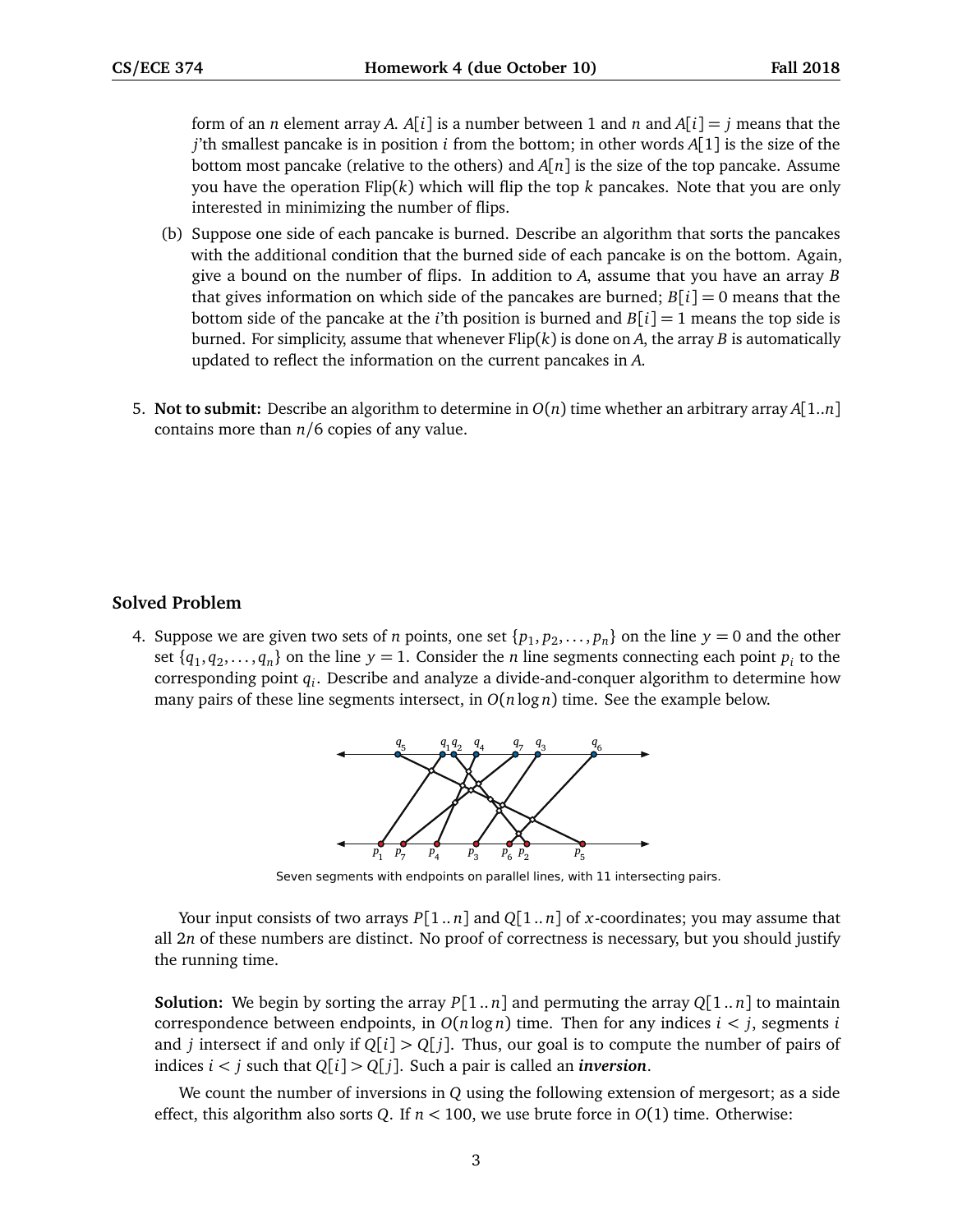- Recursively count inversions in (and sort)  $Q[1..[n/2]]$ .
- Recursively count inversions in (and sort)  $Q[\lfloor n/2 \rfloor + 1..n]$ .
- Count inversions  $Q[i] > Q[i]$  where  $i \leq |n/2|$  and  $j > |n/2|$  as follows:
	- **–** Color the elements in the Left half *Q*[1 .. *n/*2] bLue.
	- **–** Color the elements in the Right half *Q*[*n/*2 + 1 .. *n*] Red.
	- **–** Merge  $Q[1..n/2]$  and  $Q[n/2+1..n]$ , maintaining their colors.
	- **–** For each blue element *Q*[*i*], count the number of smaller red elements *Q*[ *j*].

The last substep can be performed in  $O(n)$  time using a simple for-loop:

```
COUNTREDBLUE(A[1 .. n]):
count \leftarrow 0total \leftarrow 0for i \leftarrow 1 to n
      if A[i] is red
            count \leftarrow count + 1else
            total ← total + count
return total
```
In fact, we can execute the third merge-and-count step directly by modifying the MERGE algorithm, without any need for "colors". Here changes to the standard MERGE algorithm are indicated in red.

```
MERGEANDCOUNT(A[1..n], m):
i \leftarrow 1; j \leftarrow m + 1; count ← 0; total ← 0
for k \leftarrow 1 to n
     if j > nB[k] ← A[i]; i ← i + 1; total ← total + count
      else if i > mB[k] ← A[j]; j ← j + 1; count ← count + 1
      else if A[i] < A[j]B[k] ← A[i]; i ← i + 1; total ← total + count
      else
           B[k] \leftarrow A[j]; \; j \leftarrow j+1; \; count \leftarrow count+1for k \leftarrow 1 to n
     A[k] \leftarrow B[k]return total
```
We can further optimize this algorithm by observing that *count* is always equal to *j* − *m* − 1. (Proof: Initially,  $j = m + 1$  and *count* = 0, and we always increment *j* and *count* together.)